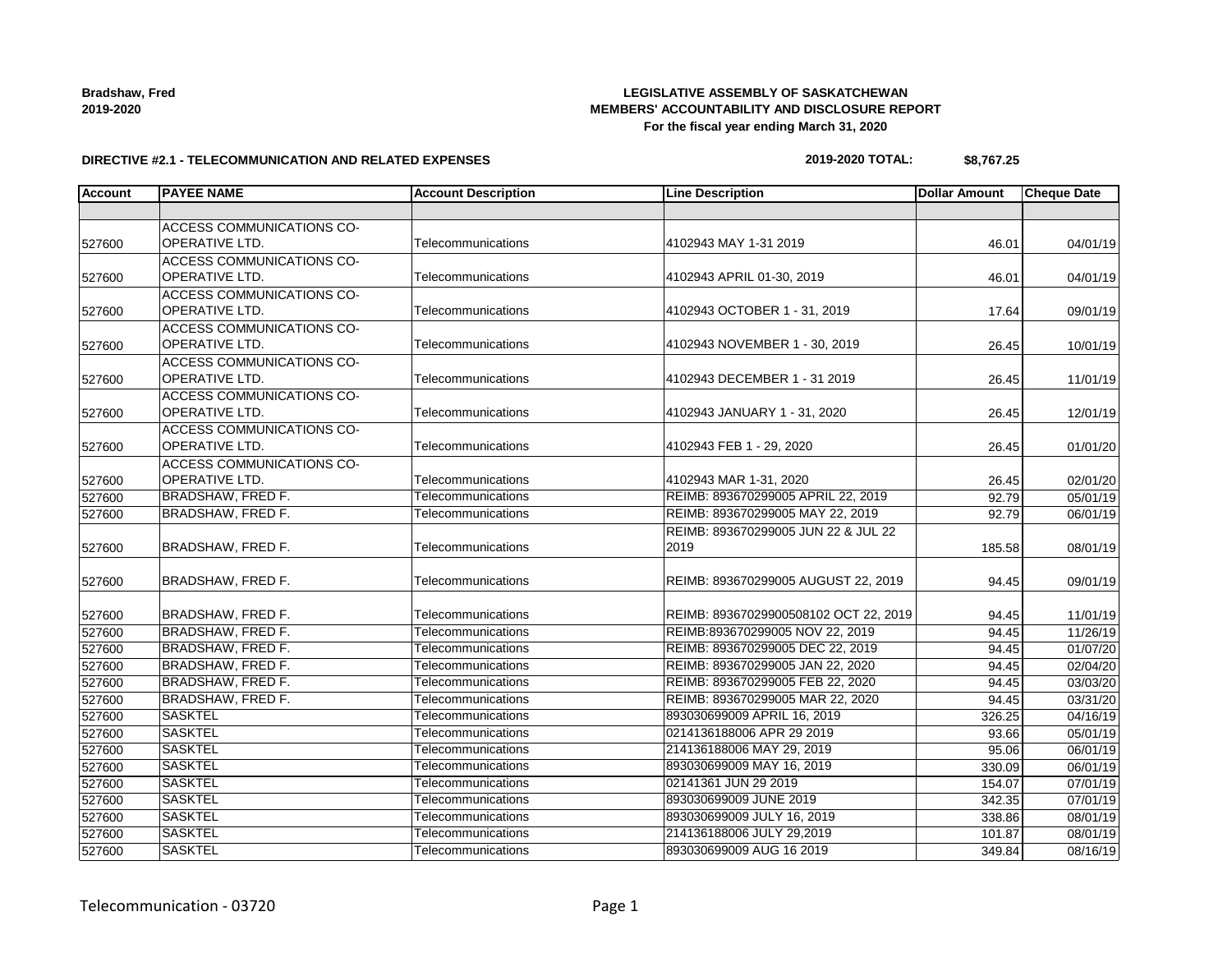| <b>Account</b> | <b>IPAYEE NAME</b> | <b>Account Description</b>    | <b>Line Description</b>         | <b>Dollar Amount</b> | <b>Cheque Date</b>    |
|----------------|--------------------|-------------------------------|---------------------------------|----------------------|-----------------------|
| 527600         | <b>SASKTEL</b>     | Telecommunications            | 214136188006 AUGUST 29, 2019    | 137.84               | 09/01/19              |
| 527600         | <b>SASKTEL</b>     | Telecommunications            | 893030699009 SEPTEMBER 16, 2019 | 341.95               | 10/01/19              |
| 527600         | <b>SASKTEL</b>     | Telecommunications            | 214136188006 SEPTEMBER 29, 2019 | 91.75                | 10/01/19              |
| 527600         | <b>SASKTEL</b>     | Telecommunications            | 214136188006 OCT 29/19          | 132.34               | 11/01/19              |
| 527600         | <b>SASKTEL</b>     | Telecommunications            | 893030699009 OCTOBER 16, 2019   | 339.33               | 11/01/19              |
| 527600         | <b>SASKTEL</b>     | Telecommunications            | 893030699009 NOVEMBER 16, 2019  | 331.78               | 12/01/19              |
| 527600         | <b>SASKTEL</b>     | Telecommunications            | 214136188006 NOVEMBER 29, 2019  | 102.35               | 12/01/19              |
| 527600         | <b>SASKTEL</b>     | Telecommunications            | 214136188006 DEC 29, 2019       | 90.40                | $\overline{01}/01/20$ |
| 527600         | <b>SASKTEL</b>     | Telecommunications            | 893030699009 DECEMBER 16, 2019  | 332.64               | 01/01/20              |
| 527600         | <b>SASKTEL</b>     | Telecommunications            | 893030699009 JAN 16, 2020       | 330.30               | 02/01/20              |
| 527600         | <b>SASKTEL</b>     | Telecommunications            | 214136188006 JAN 29, 2020       | 110.90               | $\overline{02}/01/20$ |
| 527600         | <b>SASKTEL</b>     | Telecommunications            | 893030699009 FEB 16, 2020       | 341.59               | 02/16/20              |
| 527600         | <b>SASKTEL</b>     | Telecommunications            | 214136188006 FEB 29, 2020       | 123.46               | 03/01/20              |
|                |                    |                               | <b>RTV-FREDERICK BRADSHAW-</b>  |                      |                       |
| 527600         | <b>SASKTEL</b>     | Telecommunications            | <b>PERSONAL CELL</b>            | $-101.32$            | 03/05/20              |
| 527600         | <b>SASKTEL</b>     | Telecommunications            | 893030699009 MAR 16, 2020       | 336.37               | 03/16/20              |
| 530600         | <b>SASKTEL</b>     | Placement - Tender Ads        | 893030699009 APRIL 16, 2019     | 187.65               | 04/16/19              |
| 530600         | <b>SASKTEL</b>     | Placement - Tender Ads        | 893030699009 MAY 16, 2019       | 187.65               | 06/01/19              |
| 530600         | <b>SASKTEL</b>     | Placement - Tender Ads        | 893030699009 JUNE 2019          | 187.65               | 07/01/19              |
| 530600         | SASKTEL            | Placement - Tender Ads        | 893030699009 JULY 16, 2019      | 187.65               | 08/01/19              |
| 530600         | <b>SASKTEL</b>     | <b>Placement - Tender Ads</b> | 893030699009 AUG 16 2019        | 187.65               | 08/16/19              |
| 530600         | <b>SASKTEL</b>     | Placement - Tender Ads        | 893030699009 SEPTEMBER 16, 2019 | 187.65               | 10/01/19              |
| 530600         | <b>SASKTEL</b>     | Placement - Tender Ads        | 893030699009 OCTOBER 16, 2019   | 187.65               | 11/01/19              |
| 530600         | SASKTEL            | Placement - Tender Ads        | 893030699009 NOVEMBER 16, 2019  | 201.15               | 12/01/19              |
| 530600         | <b>SASKTEL</b>     | Placement - Tender Ads        | 893030699009 DECEMBER 16, 2019  | 201.15               | 01/01/20              |
| 530600         | <b>SASKTEL</b>     | Placement - Tender Ads        | 893030699009 JAN 16, 2020       | 201.15               | 02/01/20              |
| 530600         | <b>SASKTEL</b>     | Placement - Tender Ads        | 893030699009 FEB 16, 2020       | 201.15               | 02/16/20              |
| 530600         | <b>SASKTEL</b>     | Placement - Tender Ads        | 893030699009 MAR 16, 2020       | 201.15               | 03/16/20              |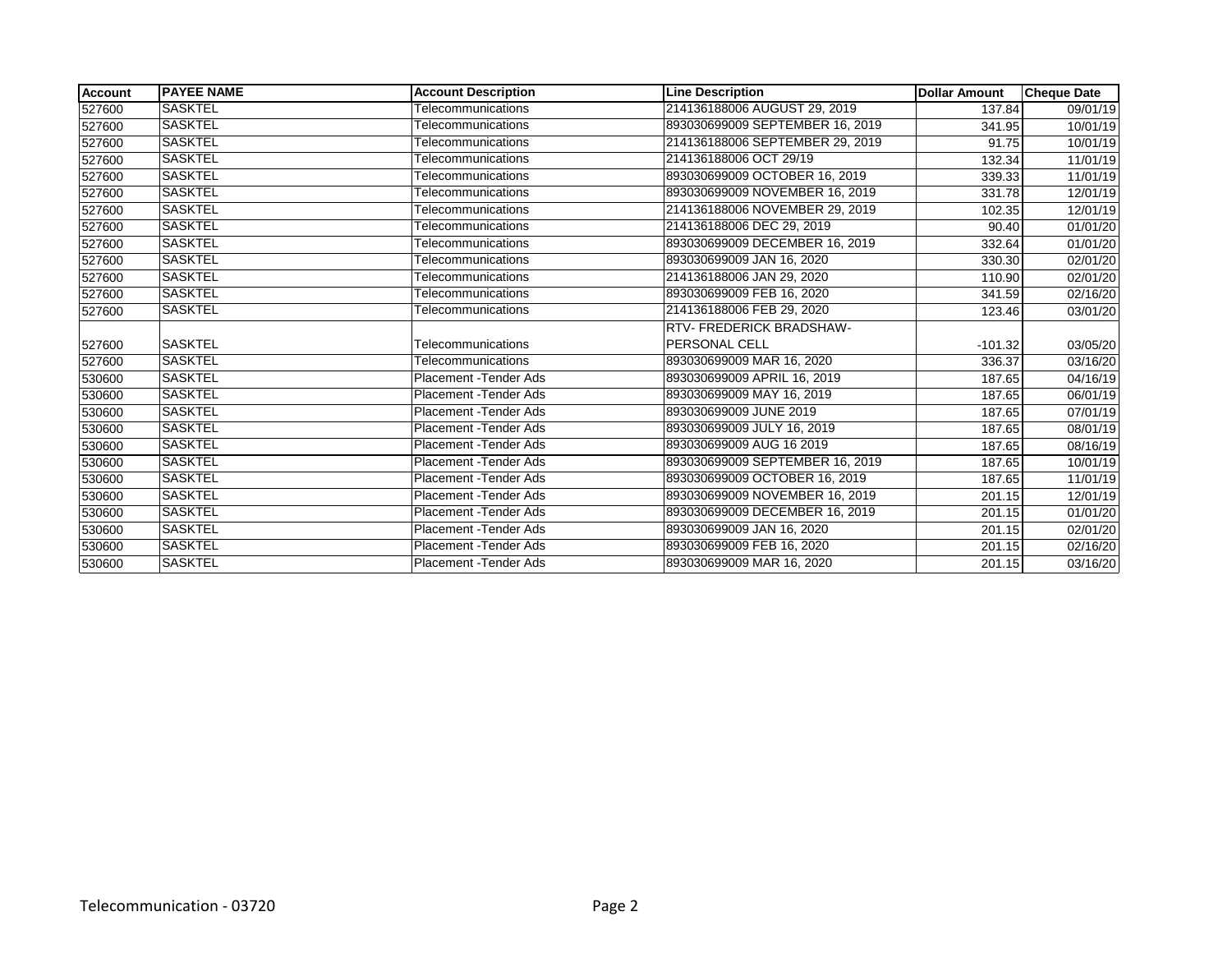**Bradshaw, Fred 2019-2020**

### **LEGISLATIVE ASSEMBLY OF SASKATCHEWAN MEMBERS' ACCOUNTABILITY AND DISCLOSURE REPORT For the fiscal year ending March 31, 2020**

#### **DIRECTIVE #3.1 - MLA TRAVEL AND LIVING EXPENSES**

### **2019-2020 TOTAL: \$39,172.51**

| <b>Account</b> | <b>PAYEE NAME</b>        | <b>Account Description</b>  | <b>Line Description</b>           | <b>Dollar Amount</b> | <b>Cheque Date</b> |
|----------------|--------------------------|-----------------------------|-----------------------------------|----------------------|--------------------|
|                |                          |                             |                                   |                      |                    |
|                |                          |                             | MAY 2019 MLA REGINA               |                      |                    |
| 541900         | BRADSHAW, FRED F.        | Elected Rep - Travel        | <b>ACCOMMODATIONS</b>             | 373.41               | 05/01/19           |
| 541900         | <b>BRADSHAW, FRED F.</b> | <b>Elected Rep - Travel</b> | MLA TRAVEL APRIL 01-24, 2019      | 2,336.78             | 05/01/19           |
| 541900         | BRADSHAW, FRED F.        | <b>Elected Rep - Travel</b> | MLA TRAVEL APRIL 26-30, 2019      | 699.30               | 05/01/19           |
|                |                          |                             | APR/19 MLA REGINA                 |                      |                    |
| 541900         | <b>BRADSHAW, FRED F.</b> | <b>Elected Rep - Travel</b> | <b>ACCOMMODATIONS</b>             | 379.92               | 05/06/19           |
| 541900         | <b>BRADSHAW, FRED F.</b> | <b>Elected Rep - Travel</b> | MLA TRAVEL MAY 01-23, 2019        | 2,345.83             | 06/21/19           |
| 541900         | <b>BRADSHAW, FRED F.</b> | <b>Elected Rep - Travel</b> | MLA TRAVEL MAY 28-31, 2019        | 725.15               | 06/21/19           |
|                |                          |                             | JUNE 2019 MLA REGINA              |                      |                    |
| 541900         | BRADSHAW, FRED F.        | Elected Rep - Travel        | <b>ACCOMMODATIONS</b>             | 383.60               | 07/01/19           |
| 541900         | <b>BRADSHAW, FRED F.</b> | <b>Elected Rep - Travel</b> | MLA TRAVEL JUN 5-27 2019          | 1,785.35             | 07/02/19           |
|                |                          |                             | JULY 2019 MLA REGINA              |                      |                    |
| 541900         | BRADSHAW, FRED F.        | <b>Elected Rep - Travel</b> | <b>ACCOMMODATIONS</b>             | 379.27               | 08/01/19           |
| 541900         | <b>BRADSHAW, FRED F.</b> | <b>Elected Rep - Travel</b> | MLA TRAVEL JUN 12-16 2019         | 2.628.77             | 08/01/19           |
| 541900         | <b>BRADSHAW, FRED F.</b> | <b>Elected Rep - Travel</b> | MLA TRAVEL JUL 1-31 2019          | 1,288.70             | 08/12/19           |
|                |                          |                             | AUG 2019 MLA REGINA               |                      |                    |
| 541900         | BRADSHAW, FRED F.        | Elected Rep - Travel        | <b>ACCOMMODATIONS</b>             | 389.96               | 09/01/19           |
| 541900         | BRADSHAW, FRED F.        | <b>Elected Rep - Travel</b> | MLA TRAVEL AUG 1-27 2019          | 2,346.90             | 09/03/19           |
|                |                          |                             | OCT 2019 MLA REGINA               |                      |                    |
| 541900         | BRADSHAW, FRED F.        | Elected Rep - Travel        | <b>ACCOMMODATIONS</b>             | 374.75               | 10/01/19           |
| 541900         | BRADSHAW, FRED F.        | <b>Elected Rep - Travel</b> | MLA TRAVEL SEP 2-12 2019          | 1,881.55             | 10/03/19           |
|                |                          |                             | SEP 2019 MLA REGINA               |                      |                    |
| 541900         | BRADSHAW, FRED F.        | Elected Rep - Travel        | <b>ACCOMMODATIONS</b>             | 379.60               | 10/03/19           |
|                |                          |                             | OCT 2019 MLA REGINA               |                      |                    |
| 541900         | <b>BRADSHAW, FRED F.</b> | Elected Rep - Travel        | <b>ACCOMMODATONS</b>              | 305.28               | 10/11/19           |
|                |                          |                             | OCT 2019 MLA REGINA               |                      |                    |
| 541900         | <b>BRADSHAW, FRED F.</b> | Elected Rep - Travel        | <b>ACCOMMODATION</b>              | 1,722.88             | 10/23/19           |
| 541900         | BRADSHAW, FRED F.        | <b>Elected Rep - Travel</b> | MLA TRAVEL OCT 3-31, 2019         | 3,035.05             | 11/04/19           |
|                |                          |                             | NOV 2019 MLA REGINA               |                      |                    |
| 541900         | <b>BRADSHAW, FRED F.</b> | <b>Elected Rep - Travel</b> | <b>ACCOMMOCATIONS</b>             | 388.96               | 11/26/19           |
| 541900         | BRADSHAW, FRED F.        | <b>Elected Rep - Travel</b> | MLA TRAVEL NOV 1-21, 2019         | 2,429.90             | 12/02/19           |
| 541900         | <b>BRADSHAW, FRED F.</b> | <b>Elected Rep - Travel</b> | <b>MLA TRAVEL NOV 22-30, 2019</b> | 744.95               | 12/02/19           |
|                |                          |                             | DEC/19 MLA REGINA                 |                      |                    |
| 541900         | <b>BRADSHAW, FRED F.</b> | Elected Rep - Travel        | <b>ACCOMMODATIONS</b>             | 321.12               | 12/03/19           |
| 541900         | <b>BRADSHAW, FRED F.</b> | <b>Elected Rep - Travel</b> | MLA TRAVEL DEC 1-30, 2019         | 1,478.20             | 01/07/20           |
|                |                          |                             | DEC 2019 MLA REGINA               |                      |                    |
| 541900         | BRADSHAW, FRED F.        | Elected Rep - Travel        | <b>ACCOMMODATIONS</b>             | 52.46                | 01/07/20           |
| 541900         | BRADSHAW, FRED F.        | Elected Rep - Travel        | MLA TRAVEL JAN 2-23, 2020         | 1,348.60             | 02/04/20           |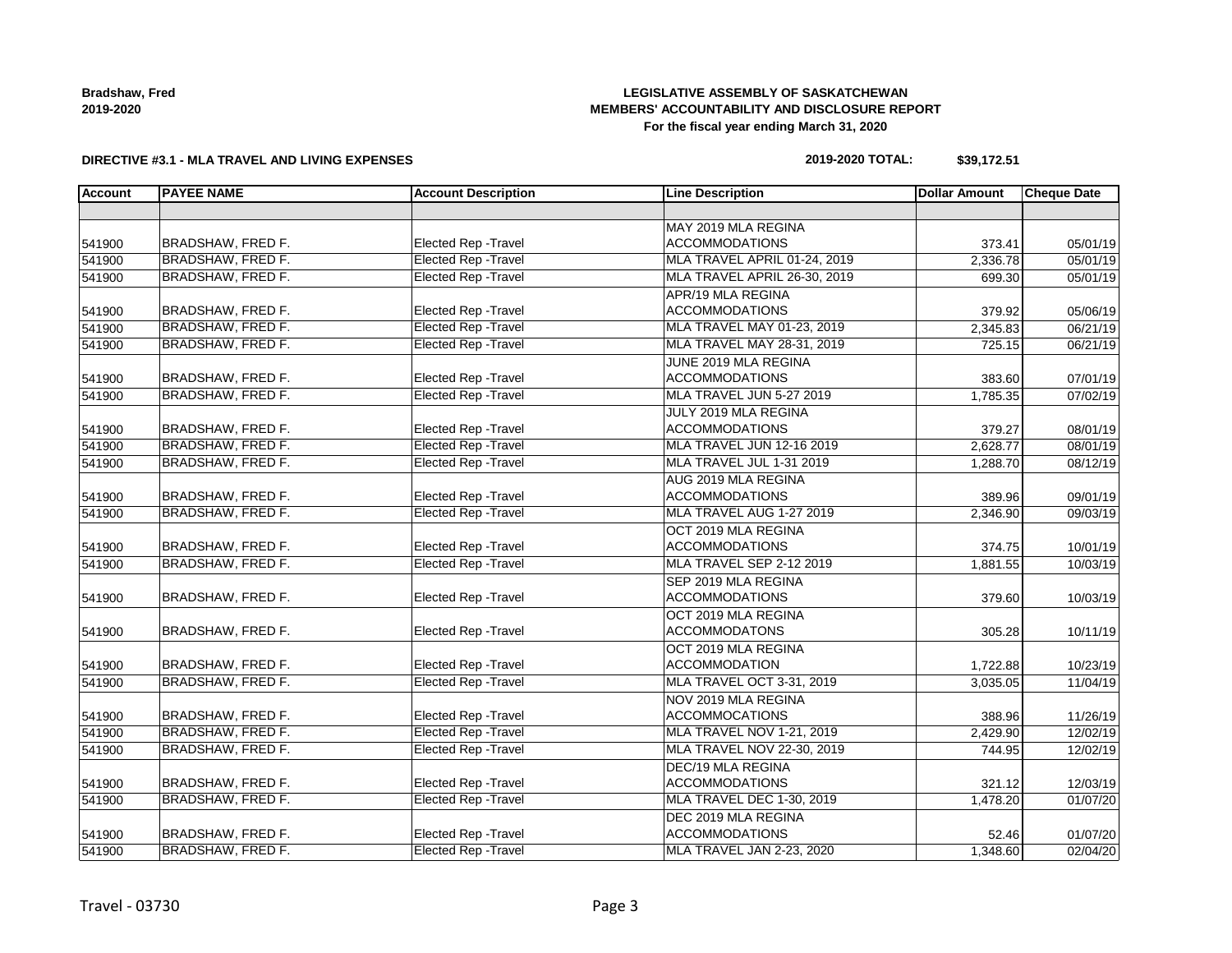| Account | <b>PAYEE NAME</b> | <b>Account Description</b>  | Line Description           | Dollar Amount | <b>Cheque Date</b> |
|---------|-------------------|-----------------------------|----------------------------|---------------|--------------------|
|         |                   |                             | JAN 2020 MLA REGINA        |               |                    |
| 541900  | BRADSHAW, FRED F. | <b>Elected Rep - Travel</b> | ACCOMMODATIONS             | 2,897.69      | 02/04/20           |
|         |                   |                             | <b>FEB 2020 MLA REGINA</b> |               |                    |
| 541900  | BRADSHAW, FRED F. | <b>Elected Rep - Travel</b> | ACCOMMODATIONS             | 380.19        | 03/02/20           |
| 541900  | BRADSHAW, FRED F. | <b>Elected Rep - Travel</b> | MLA TRAVEL FEB 3-24, 2020  | 1.704.65      | 03/02/20           |
| 541900  | BRADSHAW, FRED F. | <b>Elected Rep - Travel</b> | MLA TRAVEL FEB 25-28, 2020 | 828.95        | 03/02/20           |
| 541900  | BRADSHAW, FRED F. | <b>Elected Rep - Travel</b> | MLA TRAVEL MAR 1-18, 2020  | 2.455.80      | 03/31/20           |
|         |                   |                             | MAR 2020 MLA REGINA        |               |                    |
| 541900  | BRADSHAW, FRED F. | <b>Elected Rep - Travel</b> | <b>ACCOMMODATION</b>       | 378.99        | 03/31/20           |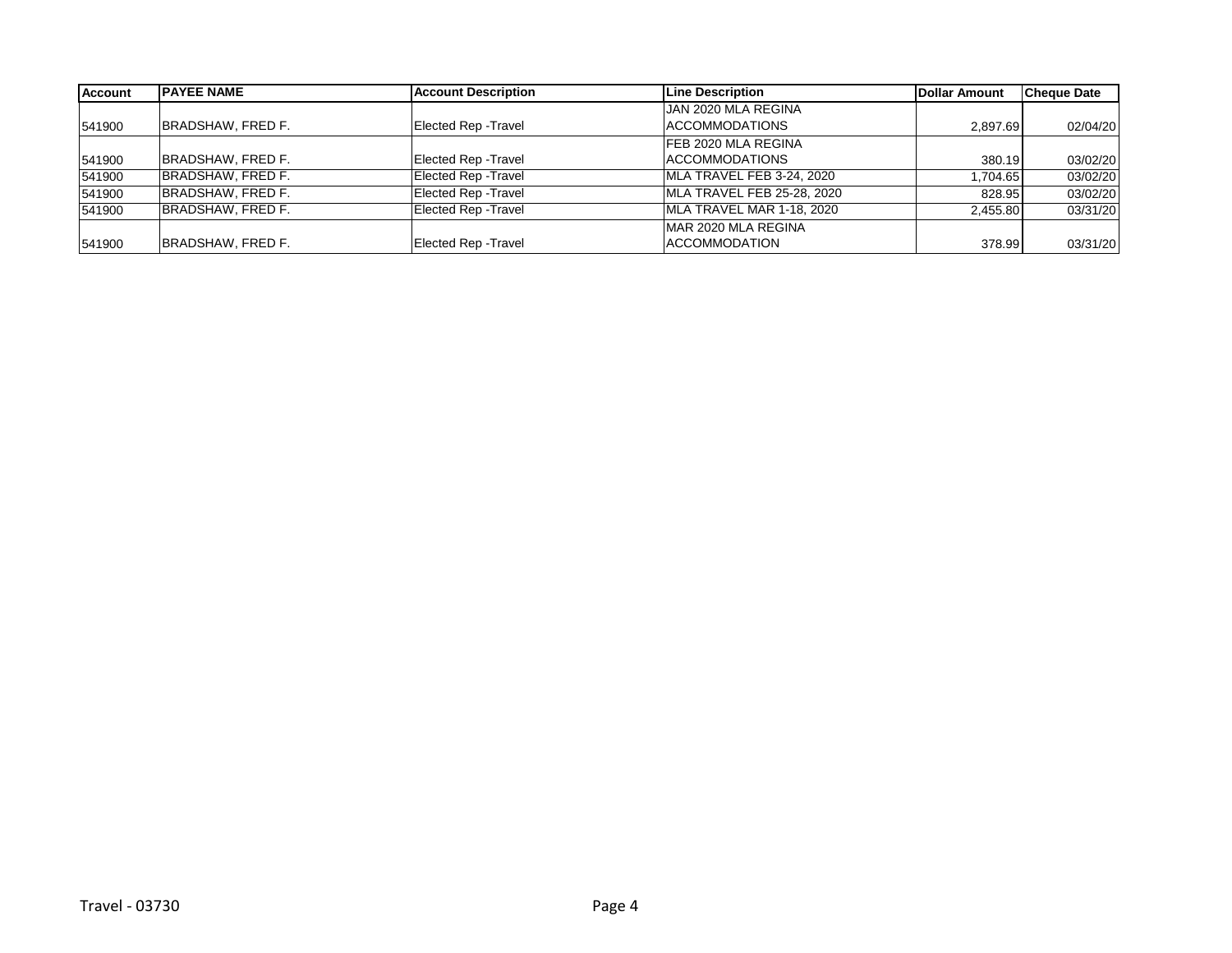| Const. Services - 03740 | Page 5 |
|-------------------------|--------|

## **LEGISLATIVE ASSEMBLY OF SASKATCHEWAN MEMBERS' ACCOUNTABILITY AND DISCLOSURE REPORT For the fiscal year ending March 31, 2020**

## **DIRECTIVE #4.1 - CONSTITUENCY SERVICE EXPENSES**

| 2019-2020 TOTAL: | \$36,693.15 |
|------------------|-------------|
|------------------|-------------|

| <b>Account</b> | <b>PAYEE NAME</b>       | <b>Account Description</b>                                                 | <b>Line Description</b>     | <b>Dollar Amount</b> | <b>Cheque Date</b> |
|----------------|-------------------------|----------------------------------------------------------------------------|-----------------------------|----------------------|--------------------|
|                |                         |                                                                            |                             |                      |                    |
| 522000         | HUDSON BAY, TOWN OF     | Rent of Ground, Buildings and Other Space   APR 2019 MLA OFFICE RENT       |                             | 91.40                | 04/01/19           |
| 522000         | HUDSON BAY, TOWN OF     | Rent of Ground, Buildings and Other Space   MAY 2019 MLA OFFICE RENT       |                             | 91.40                | 05/01/19           |
| 522000         | HUDSON BAY, TOWN OF     | Rent of Ground, Buildings and Other Space                                  | JUNE 2019 MLA OFFICE RENT   | 91.40                | 06/01/19           |
| 522000         | HUDSON BAY, TOWN OF     | Rent of Ground, Buildings and Other Space                                  | JULY 2019 MLA OFFICE RENT   | 91.40                | 07/01/19           |
| 522000         | HUDSON BAY, TOWN OF     | Rent of Ground, Buildings and Other Space   AUG 2019 MLA OFFICE RENT       |                             | 91.40                | 08/01/19           |
| 522000         | HUDSON BAY, TOWN OF     | Rent of Ground, Buildings and Other Space SEP 2019 MLA OFFICE RENT         |                             | 91.40                | 09/01/19           |
| 522000         | HUDSON BAY, TOWN OF     | Rent of Ground, Buildings and Other Space                                  | OCT 2019 MLA OFFICE RENT    | 91.40                | 10/01/19           |
| 522000         | HUDSON BAY, TOWN OF     | Rent of Ground, Buildings and Other Space                                  | NOV 2019 MLA OFFICE RENT    | 91.40                | 11/01/19           |
| 522000         | HUDSON BAY, TOWN OF     | Rent of Ground, Buildings and Other Space                                  | DEC 2019 MLA OFFICE RENT    | 91.40                | 12/01/19           |
| 522000         | HUDSON BAY, TOWN OF     | Rent of Ground, Buildings and Other Space                                  | JAN 2020 MLA OFFICE RENT    | 93.22                | 02/01/20           |
| 522000         | HUDSON BAY, TOWN OF     | Rent of Ground, Buildings and Other Space   FEB 2020 MLA OFFICE RENT       |                             | 93.22                | 02/05/20           |
| 522000         | HUDSON BAY, TOWN OF     | Rent of Ground, Buildings and Other Space   MLA OFMAR 2020 MLA OFFICE RENT |                             | 93.22                | 03/02/20           |
| 522000         | STEWART, MELINDA        | Rent of Ground, Buildings and Other Space   APRIL 2019 MLA OFFICE RENT     |                             | 900.00               | 04/01/19           |
| 522000         | STEWART, MELINDA        | Rent of Ground, Buildings and Other Space   MAY 2019 MLA OFFICE RENT       |                             | 900.00               | 04/12/19           |
| 522000         | STEWART, MELINDA        | Rent of Ground, Buildings and Other Space JUNE 2019 MLA OFFICE RENT        |                             | 900.00               | 05/15/19           |
| 522000         | <b>STEWART, MELINDA</b> | Rent of Ground, Buildings and Other Space                                  | JULY 2019 MLA OFFICE RENT   | 900.00               | 06/12/19           |
| 522000         | STEWART, MELINDA        | Rent of Ground, Buildings and Other Space                                  | AUGUST 2019 MLA OFFICE RENT | 900.00               | 07/18/19           |
| 522000         | STEWART, MELINDA        | Rent of Ground, Buildings and Other Space   SEPTEMBER 2019 MLA OFFICE RENT |                             | 900.00               | 08/02/19           |
| 522000         | STEWART, MELINDA        | Rent of Ground, Buildings and Other Space   OCTOBER 2019 MLA OFFICE RENT   |                             | 900.00               | 09/10/19           |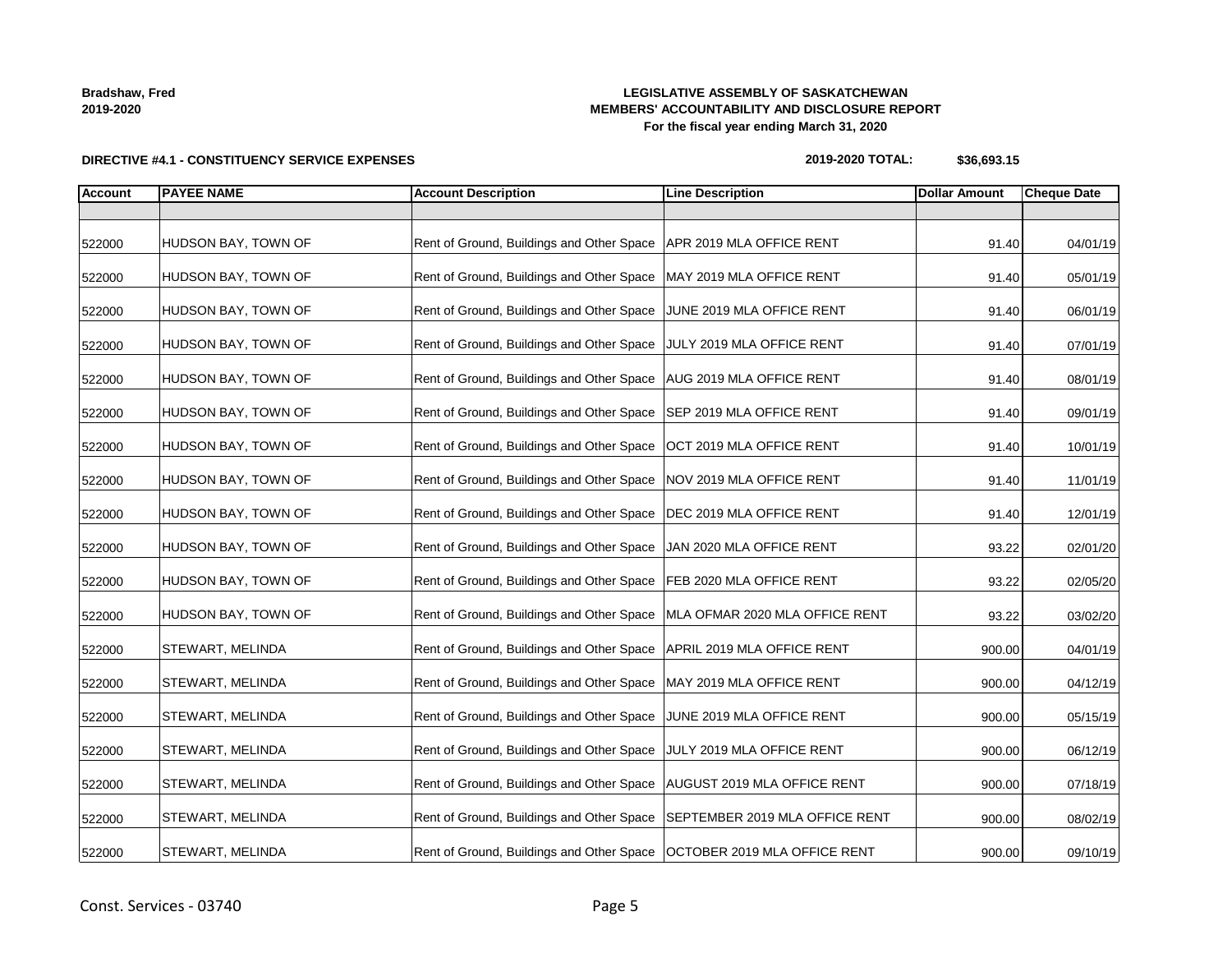| <b>Account</b> | <b>PAYEE NAME</b>                                          | <b>Account Description</b>                                                | <b>Line Description</b>               | <b>Dollar Amount</b> | <b>Cheque Date</b> |
|----------------|------------------------------------------------------------|---------------------------------------------------------------------------|---------------------------------------|----------------------|--------------------|
| 522000         | STEWART, MELINDA                                           | Rent of Ground, Buildings and Other Space                                 | NOVEMBER 2019 MLA OFFICE RENT         | 900.00               | 10/01/19           |
|                |                                                            |                                                                           |                                       |                      |                    |
| 522000         | STEWART, MELINDA                                           | Rent of Ground, Buildings and Other Space   DECEMBER 2019 MLA OFFICE RENT |                                       | 900.00               | 11/05/19           |
| 522000         | STEWART, MELINDA                                           | Rent of Ground, Buildings and Other Space                                 | JAN/20 MLA OFFICE RENT                | 900.00               | 01/01/20           |
| 522000         | STEWART, MELINDA                                           | Rent of Ground, Buildings and Other Space   FEB 2020 MLA OFFICE RENT      |                                       | 900.00               | 01/20/20           |
| 522000         | STEWART, MELINDA                                           | Rent of Ground, Buildings and Other Space                                 | MARCH 2020 MLA OFFICE RENT            |                      | 900.00<br>02/07/20 |
| 522200         | MINISTER OF FINANCE-MINISTRY OF<br><b>CENTRAL SERVICES</b> | Rent of Photocopiers                                                      | PHOTOCOPIER SERVICE FEES FOR<br>19/20 |                      | 100.00<br>01/01/20 |
| 522200         | TOSHIBA TEC CANADA BUSINESS<br>SOLUTIONS INC               | <b>Rent of Photocopiers</b>                                               | <b>COPIER CHARGES</b>                 | 75.16                | 04/01/19           |
| 522200         | TOSHIBA TEC CANADA BUSINESS<br>SOLUTIONS INC               | Rent of Photocopiers                                                      | <b>COPIER CHARGES</b>                 | 75.49                | 05/01/19           |
| 522200         | TOSHIBA TEC CANADA BUSINESS<br>SOLUTIONS INC               | Rent of Photocopiers                                                      | <b>COPIER CHARGES</b>                 | 76.97                | 06/01/19           |
| 522200         | TOSHIBA TEC CANADA BUSINESS<br><b>SOLUTIONS INC</b>        | Rent of Photocopiers                                                      | <b>COPIER CHARGES</b>                 | 2.81                 | 07/01/19           |
| 522200         | TOSHIBA TEC CANADA BUSINESS<br>SOLUTIONS INC               | <b>Rent of Photocopiers</b>                                               | <b>COPIER CHARGES</b>                 | 0.56                 | 08/01/19           |
| 522200         | TOSHIBA TEC CANADA BUSINESS<br>SOLUTIONS INC               | <b>Rent of Photocopiers</b>                                               | <b>COPIER CHARGES</b>                 | 74.70                | 08/01/19           |
| 522200         | TOSHIBA TEC CANADA BUSINESS<br>SOLUTIONS INC               | Rent of Photocopiers                                                      | <b>COPIER CHARGES</b>                 | 74.70                | 08/01/19           |
| 522200         | TOSHIBA TEC CANADA BUSINESS<br>SOLUTIONS INC               | Rent of Photocopiers                                                      | <b>COPIER CHARGES</b>                 | 75.05                | 09/01/19           |
| 522200         | TOSHIBA TEC CANADA BUSINESS<br><b>SOLUTIONS INC</b>        | <b>Rent of Photocopiers</b>                                               | <b>COPIER CHARGES</b>                 | 75.56                | 10/01/19           |
| 522200         | TOSHIBA TEC CANADA BUSINESS<br>SOLUTIONS INC               | Rent of Photocopiers                                                      | <b>COPIER CHARGES</b>                 | 75.13                | 11/01/19           |
| 522200         | <b>TOSHIBA TEC CANADA BUSINESS</b><br>SOLUTIONS INC        | <b>Rent of Photocopiers</b>                                               | <b>COPIER CHARGES</b>                 | 75.01                | 12/01/19           |
| 522200         | <b>TOSHIBA TEC CANADA BUSINESS</b><br>SOLUTIONS INC        | Rent of Photocopiers                                                      | <b>COPIER CHARGES</b>                 | 75.82                | 01/01/20           |
| 522200         | <b>TOSHIBA TEC CANADA BUSINESS</b><br>SOLUTIONS INC        | <b>Rent of Photocopiers</b>                                               | <b>COPIER CHARGES</b>                 | 74.94                | 02/01/20           |
| 522200         | TOSHIBA TEC CANADA BUSINESS<br>SOLUTIONS INC               | Rent of Photocopiers                                                      | <b>COPIER CHARGES</b>                 | 75.29                | 03/01/20           |
| 522500         | CARROT RIVER AGENCIES LTD.                                 | <b>Insurance Premiums</b>                                                 | OFFICE INSURANCE POLICY#C70058536-    | 555.44               | 11/12/19           |
| 525000         | <b>BRADSHAW, FRED F.</b>                                   | Postal, Courier, Freight and Related                                      | <b>REIMB: POSTAGE</b>                 | 47.25                | 05/03/19           |
| 525000         | BRADSHAW, FRED F.                                          | Postal, Courier, Freight and Related                                      | <b>REIMB: POSTAGE</b>                 | 1,033.62             | 06/03/19           |
| 525000         | BRADSHAW, FRED F.                                          | Postal, Courier, Freight and Related                                      | <b>REIMB: POSTAGE</b>                 | 94.50                | 07/19/19           |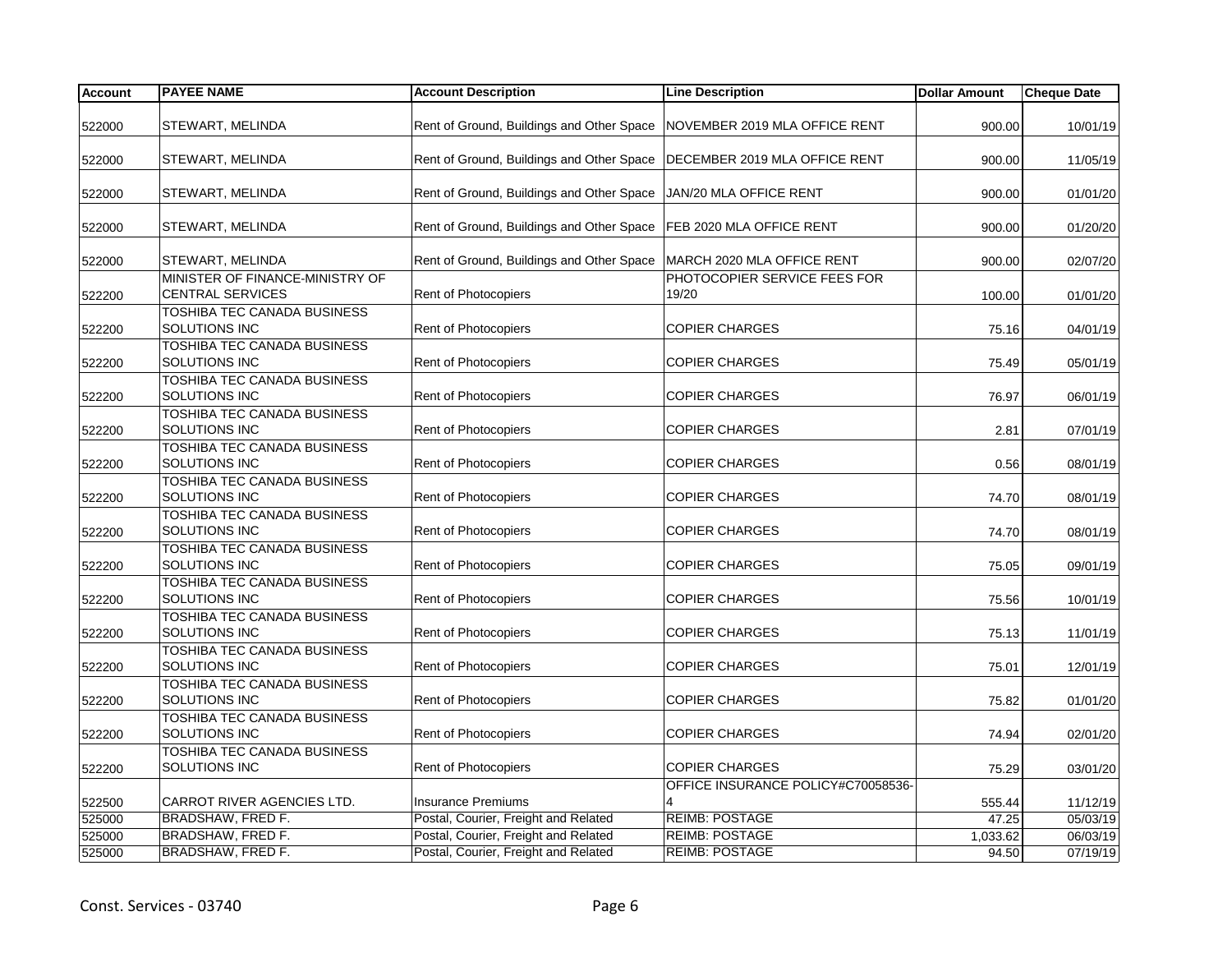| Account | <b>PAYEE NAME</b>                    | <b>Account Description</b>           | <b>Line Description</b>         | <b>Dollar Amount</b> | <b>Cheque Date</b> |
|---------|--------------------------------------|--------------------------------------|---------------------------------|----------------------|--------------------|
| 525000  | <b>BRADSHAW, FRED F.</b>             | Postal, Courier, Freight and Related | <b>REIMB: POSTAGE</b>           | 96.60                | 02/27/20           |
| 525000  | <b>MEYER, SHELLEY L</b>              | Postal, Courier, Freight and Related | <b>POSTAGE</b>                  | 18.90                | 04/26/19           |
| 525000  | SASKATCHEWAN PARTY CAUCUS            | Postal, Courier, Freight and Related | <b>POSTAGE</b>                  | 27.90                | 09/01/19           |
| 528000  | P & C COMPU-PATCHES                  | <b>Support Services</b>              | <b>IT SUPPORT SERVICES</b>      | 26.25                | 05/01/19           |
| 529200  | <b>BRADSHAW, FRED F.</b>             | <b>Professional Development</b>      | <b>REIMB: REGISTRATION FEES</b> | 542.60               | 08/01/19           |
| 530300  | MARU GROUP CANADA INC.               | Primary Research/Focus group         | Ad Hoc Research                 | 632.98               | 05/01/19           |
| 530300  | MARU GROUP CANADA INC.               | Primary Research/Focus group         | Ad Hoc Research                 | 632.98               | 08/01/19           |
| 530300  | MARU GROUP CANADA INC.               | Primary Research/Focus group         | AD HOC RESEARCH                 | 661.11               | 11/01/19           |
| 530300  | <b>MARU GROUP CANADA INC.</b>        | Primary Research/Focus group         | Ad Hoc Research                 | 661.11               | 03/01/20           |
| 530500  | <b>BROADCASTING STATION CFMQ-FM</b>  | <b>Media Placement</b>               | <b>ADVERTISING</b>              | 100.00               | 05/01/19           |
| 530500  | <b>BROADCASTING STATION CFMQ-FM</b>  | <b>Media Placement</b>               | <b>ADVERTISING</b>              | 100.00               | 06/01/19           |
| 530500  | <b>BROADCASTING STATION CFMQ-FM</b>  | Media Placement                      | <b>ADVERTISING</b>              | 100.00               | 07/01/19           |
| 530500  | <b>BROADCASTING STATION CFMQ-FM</b>  | Media Placement                      | <b>ADVERTISING</b>              | 100.00               | 08/01/19           |
| 530500  | <b>BROADCASTING STATION CFMQ-FM</b>  | Media Placement                      | <b>ADVERTISING</b>              | 100.00               | 10/01/19           |
| 530500  | <b>BROADCASTING STATION CFMQ-FM</b>  | Media Placement                      | <b>ADVERTISING</b>              | 100.00               | 10/01/19           |
| 530500  | <b>BROADCASTING STATION CFMQ-FM</b>  | <b>Media Placement</b>               | <b>ADVERTISING</b>              | 100.00               | 11/01/19           |
| 530500  | <b>BROADCASTING STATION CFMQ-FM</b>  | Media Placement                      | <b>ADVERTISING</b>              | 100.00               | 01/01/20           |
| 530500  | <b>BROADCASTING STATION CFMQ-FM</b>  | <b>Media Placement</b>               | <b>ADVERTISING</b>              | 100.00               | 01/01/20           |
| 530500  | <b>BROADCASTING STATION CFMQ-FM</b>  | <b>Media Placement</b>               | <b>ADVERTISING</b>              | 100.00               | 02/01/20           |
| 530500  | <b>BROADCASTING STATION CFMQ-FM</b>  | Media Placement                      | <b>ADVERTISING</b>              | 100.00               | 03/01/20           |
| 530500  | <b>BROADCASTING STATION CJNE- FM</b> | Media Placement                      | <b>ADVERTISING</b>              | 200.00               | 06/01/19           |
| 530500  | <b>BROADCASTING STATION CJNE- FM</b> | Media Placement                      | <b>ADVERTISING</b>              | 100.00               | 07/01/19           |
| 530500  | <b>BROADCASTING STATION CJNE-FM</b>  | <b>Media Placement</b>               | <b>ADVERTISING</b>              | 300.00               | 01/01/20           |
| 530500  | JIM PATTISON BROADCAST GROUP         | <b>Media Placement</b>               | <b>ADVERTISING</b>              | 230.00               | 05/08/19           |
| 530500  | JIM PATTISON BROADCAST GROUP         | Media Placement                      | <b>ADVERTISING</b>              | 230.00               | 06/01/19           |
| 530500  | JIM PATTISON BROADCAST GROUP         | Media Placement                      | <b>ADVERTISING</b>              | 287.50               | 07/01/19           |
| 530500  | <b>JIM PATTISON BROADCAST GROUP</b>  | Media Placement                      | <b>ADVERTISING</b>              | 230.00               | 08/01/19           |
| 530500  | <b>JIM PATTISON BROADCAST GROUP</b>  | Media Placement                      | <b>ADVERTISING</b>              | 230.00               | 09/01/19           |
| 530500  | JIM PATTISON BROADCAST GROUP         | <b>Media Placement</b>               | <b>ADVERTISING</b>              | 287.50               | 10/01/19           |
| 530500  | JIM PATTISON BROADCAST GROUP         | Media Placement                      | <b>ADVERTISING</b>              | 230.00               | 11/01/19           |
| 530500  | JIM PATTISON BROADCAST GROUP         | Media Placement                      | <b>ADVERTISING</b>              | 230.00               | 12/01/19           |
| 530500  | JIM PATTISON BROADCAST GROUP         | Media Placement                      | <b>ADVERTISING</b>              | 287.50               | 01/01/20           |
| 530500  | <b>JIM PATTISON BROADCAST GROUP</b>  | Media Placement                      | <b>ADVERTISING</b>              | 173.10               | 02/01/20           |
| 530500  | JIM PATTISON BROADCAST GROUP         | Media Placement                      | <b>ADVERTISING</b>              | 230.80               | 02/24/20           |
| 530500  | <b>JUNCTION REVIEW</b>               | Media Placement                      | <b>ADVERTISING</b>              | 64.00                | 05/01/19           |
| 530500  | <b>JUNCTION REVIEW</b>               | Media Placement                      | <b>ADVERTISING</b>              | 80.00                | 06/01/19           |
| 530500  | <b>JUNCTION REVIEW</b>               | Media Placement                      | <b>ADVERTISING</b>              | 651.43               | 06/01/19           |
| 530500  | <b>JUNCTION REVIEW</b>               | Media Placement                      | <b>ADVERTISING</b>              | 468.83               | 07/01/19           |
| 530500  | <b>JUNCTION REVIEW</b>               | <b>Media Placement</b>               | <b>ADVERTISING</b>              | 64.00                | 07/01/19           |
| 530500  | <b>JUNCTION REVIEW</b>               | Media Placement                      | <b>ADVERTISING</b>              | 64.00                | 09/01/19           |
| 530500  | <b>JUNCTION REVIEW</b>               | Media Placement                      | <b>ADVERTISING</b>              | 42.30                | 09/01/19           |
| 530500  | <b>JUNCTION REVIEW</b>               | Media Placement                      | <b>ADVERTISING</b>              | 80.00                | 09/01/19           |
| 530500  | <b>JUNCTION REVIEW</b>               | Media Placement                      | <b>ADVERTISING</b>              | 64.00                | 10/01/19           |
| 530500  | <b>JUNCTION REVIEW</b>               | <b>Media Placement</b>               | <b>ADVERTISING</b>              | 80.00                | 11/01/19           |
| 530500  | <b>JUNCTION REVIEW</b>               | Media Placement                      | <b>ADVERTISING</b>              | 64.00                | 12/01/19           |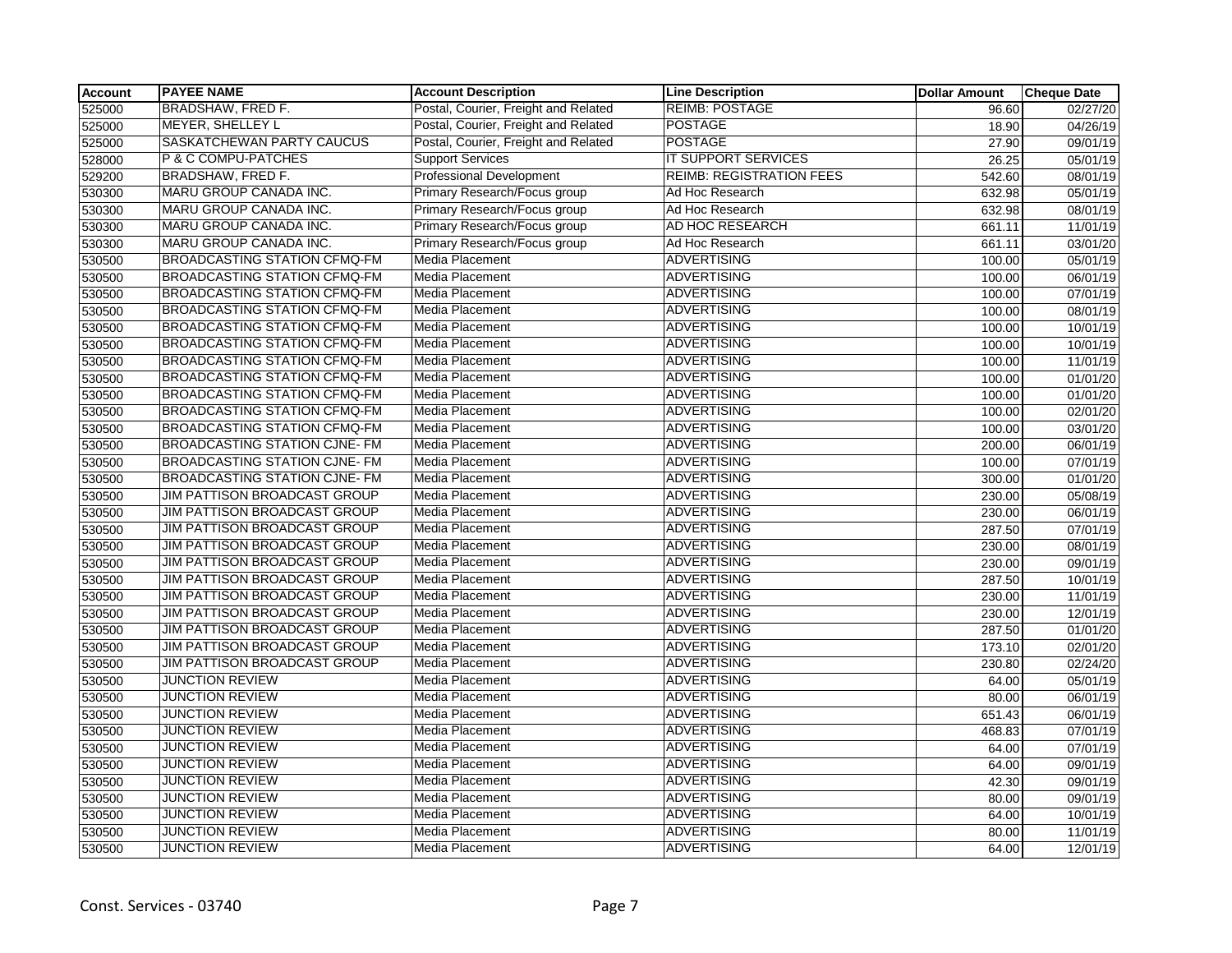| Account | <b>PAYEE NAME</b>            | <b>Account Description</b> | <b>Line Description</b> | <b>Dollar Amount</b> | <b>Cheque Date</b> |
|---------|------------------------------|----------------------------|-------------------------|----------------------|--------------------|
| 530500  | <b>JUNCTION REVIEW</b>       | Media Placement            | ADVERTISING             | 48.00                | 01/01/20           |
| 530500  | <b>JUNCTION REVIEW</b>       | Media Placement            | <b>ADVERTISING</b>      | 25.00                | 01/01/20           |
| 530500  | <b>JUNCTION REVIEW</b>       | Media Placement            | <b>ADVERTISING</b>      | 25.00                | 01/01/20           |
| 530500  | <b>JUNCTION REVIEW</b>       | Media Placement            | <b>ADVERTISING</b>      | 65.80                | 01/01/20           |
| 530500  | <b>JUNCTION REVIEW</b>       | Media Placement            | <b>ADVERTISING</b>      | 64.00                | 02/01/20           |
| 530500  | <b>JUNCTION REVIEW</b>       | Media Placement            | <b>ADVERTISING</b>      | 64.00                | 03/01/20           |
| 530500  | MEYER, SHELLEY L             | Media Placement            | <b>ADVERTISING</b>      | 50.51                | 05/02/19           |
| 530500  | NIPAWIN EVENTS INC.          | Media Placement            | <b>ADVERTISING</b>      | 87.50                | 06/01/19           |
| 530500  | PASQUIA SNOW GOERS CLUB INC. | Media Placement            | <b>ADVERTISING</b>      | 300.00               | 03/10/20           |
| 530500  | PNG PRAIRIE NEWSPAPER GROUP  | Media Placement            | <b>ADVERTISING</b>      | 9.20                 | 05/01/19           |
| 530500  | PNG PRAIRIE NEWSPAPER GROUP  | Media Placement            | <b>ADVERTISING</b>      | 55.00                | 05/01/19           |
| 530500  | PNG PRAIRIE NEWSPAPER GROUP  | Media Placement            | <b>ADVERTISING</b>      | 54.00                | 05/01/19           |
| 530500  | PNG PRAIRIE NEWSPAPER GROUP  | Media Placement            | <b>ADVERTISING</b>      | 49.17                | 05/01/19           |
| 530500  | PNG PRAIRIE NEWSPAPER GROUP  | Media Placement            | <b>ADVERTISING</b>      | 9.20                 | 05/01/19           |
| 530500  | PNG PRAIRIE NEWSPAPER GROUP  | <b>Media Placement</b>     | <b>ADVERTISING</b>      | 9.20                 | 05/01/19           |
| 530500  | PNG PRAIRIE NEWSPAPER GROUP  | Media Placement            | <b>ADVERTISING</b>      | 9.20                 | 05/01/19           |
| 530500  | PNG PRAIRIE NEWSPAPER GROUP  | Media Placement            | <b>ADVERTISING</b>      | 9.20                 | 06/01/19           |
| 530500  | PNG PRAIRIE NEWSPAPER GROUP  | Media Placement            | <b>ADVERTISING</b>      | 9.20                 | 06/01/19           |
| 530500  | PNG PRAIRIE NEWSPAPER GROUP  | Media Placement            | <b>ADVERTISING</b>      | 335.00               | 06/01/19           |
| 530500  | PNG PRAIRIE NEWSPAPER GROUP  | Media Placement            | <b>ADVERTISING</b>      | 425.00               | 06/01/19           |
| 530500  | PNG PRAIRIE NEWSPAPER GROUP  | Media Placement            | <b>ADVERTISING</b>      | 425.00               | 06/01/19           |
| 530500  | PNG PRAIRIE NEWSPAPER GROUP  | Media Placement            | <b>ADVERTISING</b>      | 9.20                 | 06/01/19           |
| 530500  | PNG PRAIRIE NEWSPAPER GROUP  | Media Placement            | <b>ADVERTISING</b>      | 9.20                 | 06/01/19           |
| 530500  | PNG PRAIRIE NEWSPAPER GROUP  | Media Placement            | <b>ADVERTISING</b>      | 40.00                | 06/01/19           |
| 530500  | PNG PRAIRIE NEWSPAPER GROUP  | Media Placement            | <b>ADVERTISING</b>      | 9.20                 | 06/01/19           |
| 530500  | PNG PRAIRIE NEWSPAPER GROUP  | Media Placement            | <b>ADVERTISING</b>      | 9.20                 | 07/25/19           |
| 530500  | PNG PRAIRIE NEWSPAPER GROUP  | Media Placement            | <b>ADVERTISING</b>      | 9.20                 | 07/25/19           |
| 530500  | PNG PRAIRIE NEWSPAPER GROUP  | Media Placement            | <b>ADVERTISING</b>      | 9.20                 | 07/25/19           |
| 530500  | PNG PRAIRIE NEWSPAPER GROUP  | <b>Media Placement</b>     | <b>ADVERTISING</b>      | 9.20                 | 07/25/19           |
| 530500  | PNG PRAIRIE NEWSPAPER GROUP  | Media Placement            | <b>ADVERTISING</b>      | 9.20                 | 08/01/19           |
| 530500  | PNG PRAIRIE NEWSPAPER GROUP  | Media Placement            | <b>ADVERTISING</b>      | 9.20                 | 08/01/19           |
| 530500  | PNG PRAIRIE NEWSPAPER GROUP  | Media Placement            | <b>ADVERTISING</b>      | 50.00                | 08/01/19           |
| 530500  | PNG PRAIRIE NEWSPAPER GROUP  | <b>Media Placement</b>     | <b>ADVERTISING</b>      | 50.00                | 08/01/19           |
| 530500  | PNG PRAIRIE NEWSPAPER GROUP  | Media Placement            | <b>ADVERTISING</b>      | 9.20                 | 08/01/19           |
| 530500  | PNG PRAIRIE NEWSPAPER GROUP  | Media Placement            | <b>ADVERTISING</b>      | 50.00                | 08/01/19           |
| 530500  | PNG PRAIRIE NEWSPAPER GROUP  | Media Placement            | <b>ADVERTISING</b>      | 9.20                 | 08/01/19           |
| 530500  | PNG PRAIRIE NEWSPAPER GROUP  | Media Placement            | <b>ADVERTISING</b>      | 425.00               | 09/01/19           |
| 530500  | PNG PRAIRIE NEWSPAPER GROUP  | Media Placement            | <b>ADVERTISING</b>      | 9.20                 | 09/01/19           |
| 530500  | PNG PRAIRIE NEWSPAPER GROUP  | <b>Media Placement</b>     | <b>ADVERTISING</b>      | 9.20                 | 09/01/19           |
| 530500  | PNG PRAIRIE NEWSPAPER GROUP  | Media Placement            | <b>ADVERTISING</b>      | 9.20                 | 09/01/19           |
| 530500  | PNG PRAIRIE NEWSPAPER GROUP  | <b>Media Placement</b>     | <b>ADVERTISING</b>      | 40.00                | 09/01/19           |
| 530500  | PNG PRAIRIE NEWSPAPER GROUP  | Media Placement            | <b>ADVERTISING</b>      | 9.20                 | 09/01/19           |
| 530500  | PNG PRAIRIE NEWSPAPER GROUP  | Media Placement            | <b>ADVERTISING</b>      | 425.00               | 09/01/19           |
| 530500  | PNG PRAIRIE NEWSPAPER GROUP  | Media Placement            | <b>ADVERTISING</b>      | 38.75                | 09/01/19           |
| 530500  | PNG PRAIRIE NEWSPAPER GROUP  | <b>Media Placement</b>     | <b>ADVERTISING</b>      | 60.00                | 09/01/19           |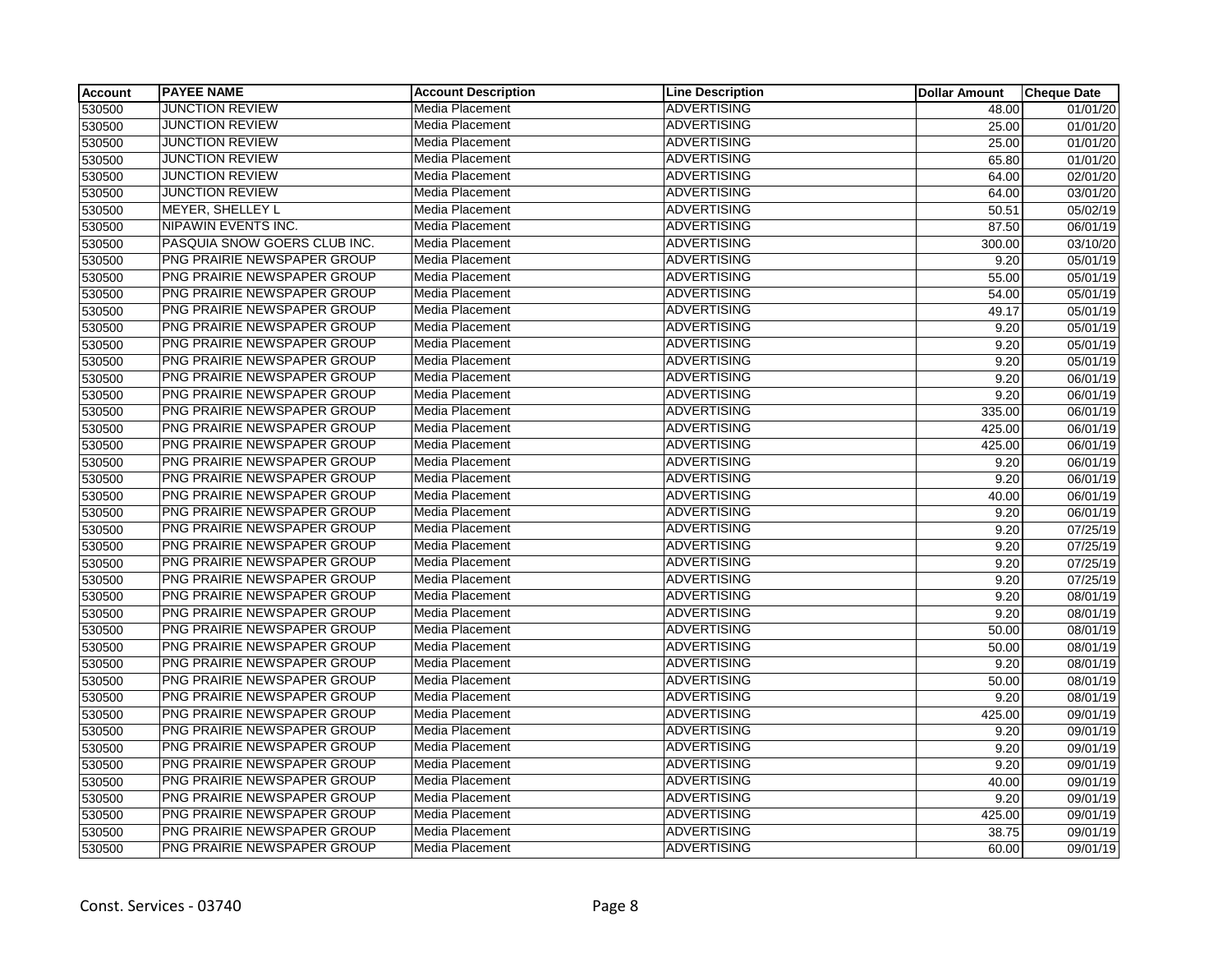| <b>Account</b> | <b>PAYEE NAME</b>                  | <b>Account Description</b> | <b>Line Description</b> | <b>Dollar Amount</b> | <b>Cheque Date</b> |
|----------------|------------------------------------|----------------------------|-------------------------|----------------------|--------------------|
| 530500         | <b>PNG PRAIRIE NEWSPAPER GROUP</b> | Media Placement            | <b>ADVERTISING</b>      | 9.20                 | 09/01/19           |
| 530500         | PNG PRAIRIE NEWSPAPER GROUP        | Media Placement            | <b>ADVERTISING</b>      | 9.20                 | 09/01/19           |
| 530500         | PNG PRAIRIE NEWSPAPER GROUP        | Media Placement            | <b>ADVERTISING</b>      | 9.20                 | 09/01/19           |
| 530500         | PNG PRAIRIE NEWSPAPER GROUP        | Media Placement            | <b>ADVERTISING</b>      | 60.00                | 09/01/19           |
| 530500         | PNG PRAIRIE NEWSPAPER GROUP        | Media Placement            | <b>ADVERTISING</b>      | 49.17                | 09/01/19           |
| 530500         | PNG PRAIRIE NEWSPAPER GROUP        | Media Placement            | <b>ADVERTISING</b>      | 9.20                 | 09/01/19           |
| 530500         | PNG PRAIRIE NEWSPAPER GROUP        | Media Placement            | <b>ADVERTISING</b>      | 9.20                 | 09/01/19           |
| 530500         | PNG PRAIRIE NEWSPAPER GROUP        | Media Placement            | <b>ADVERTISING</b>      | 9.20                 | 10/01/19           |
| 530500         | PNG PRAIRIE NEWSPAPER GROUP        | Media Placement            | <b>ADVERTISING</b>      | 60.00                | 10/01/19           |
| 530500         | PNG PRAIRIE NEWSPAPER GROUP        | Media Placement            | <b>ADVERTISING</b>      | 40.00                | 10/01/19           |
| 530500         | PNG PRAIRIE NEWSPAPER GROUP        | Media Placement            | <b>ADVERTSING</b>       | 9.20                 | 10/01/19           |
| 530500         | PNG PRAIRIE NEWSPAPER GROUP        | Media Placement            | <b>ADVERTISING</b>      | 9.20                 | 10/01/19           |
| 530500         | PNG PRAIRIE NEWSPAPER GROUP        | <b>Media Placement</b>     | <b>ADVERTISING</b>      | 40.00                | 10/01/19           |
| 530500         | PNG PRAIRIE NEWSPAPER GROUP        | Media Placement            | <b>ADVERTISING</b>      | 9.20                 | 10/01/19           |
| 530500         | PNG PRAIRIE NEWSPAPER GROUP        | Media Placement            | <b>ADVERTISING</b>      | 36.00                | 11/01/19           |
| 530500         | PNG PRAIRIE NEWSPAPER GROUP        | Media Placement            | <b>ADVERTISING</b>      | 40.00                | 11/01/19           |
| 530500         | PNG PRAIRIE NEWSPAPER GROUP        | Media Placement            | <b>ADVERTISING</b>      | 50.00                | 11/01/19           |
| 530500         | PNG PRAIRIE NEWSPAPER GROUP        | Media Placement            | <b>ADVERTISING</b>      | 9.20                 | 11/01/19           |
| 530500         | PNG PRAIRIE NEWSPAPER GROUP        | Media Placement            | <b>ADVERTISING</b>      | 9.20                 | 11/01/19           |
| 530500         | PNG PRAIRIE NEWSPAPER GROUP        | Media Placement            | <b>ADVERTISING</b>      | 9.20                 | 11/01/19           |
| 530500         | PNG PRAIRIE NEWSPAPER GROUP        | Media Placement            | <b>ADVERTISING</b>      | 9.20                 | 11/01/19           |
| 530500         | PNG PRAIRIE NEWSPAPER GROUP        | Media Placement            | <b>ADVERTISING</b>      | 50.00                | 12/01/19           |
| 530500         | PNG PRAIRIE NEWSPAPER GROUP        | Media Placement            | <b>ADVERTISING</b>      | 9.20                 | 12/01/19           |
| 530500         | PNG PRAIRIE NEWSPAPER GROUP        | Media Placement            | <b>ADVERTISING</b>      | 9.20                 | 12/01/19           |
| 530500         | PNG PRAIRIE NEWSPAPER GROUP        | Media Placement            | <b>ADVERTISING</b>      | 9.20                 | 12/01/19           |
| 530500         | PNG PRAIRIE NEWSPAPER GROUP        | Media Placement            | <b>ADVERTISING</b>      | 9.20                 | 12/01/19           |
| 530500         | PNG PRAIRIE NEWSPAPER GROUP        | Media Placement            | <b>ADVERTISING</b>      | 60.00                | 01/01/20           |
| 530500         | PNG PRAIRIE NEWSPAPER GROUP        | Media Placement            | <b>ADVERTISING</b>      | 45.00                | 01/01/20           |
| 530500         | PNG PRAIRIE NEWSPAPER GROUP        | Media Placement            | <b>ADVERTISING</b>      | 9.20                 | 01/01/20           |
| 530500         | PNG PRAIRIE NEWSPAPER GROUP        | Media Placement            | <b>ADVERTISING</b>      | 36.00                | 01/01/20           |
| 530500         | PNG PRAIRIE NEWSPAPER GROUP        | Media Placement            | <b>ADVERTISING</b>      | 36.00                | 01/01/20           |
| 530500         | PNG PRAIRIE NEWSPAPER GROUP        | Media Placement            | <b>ADVERTISING</b>      | 9.20                 | 01/01/20           |
| 530500         | PNG PRAIRIE NEWSPAPER GROUP        | Media Placement            | <b>ADVERTISING</b>      | 45.00                | 01/01/20           |
| 530500         | PNG PRAIRIE NEWSPAPER GROUP        | Media Placement            | <b>ADVERTISING</b>      | 9.20                 | 01/01/20           |
| 530500         | PNG PRAIRIE NEWSPAPER GROUP        | Media Placement            | <b>ADVERTISING</b>      | 9.20                 | 01/01/20           |
| 530500         | PNG PRAIRIE NEWSPAPER GROUP        | Media Placement            | <b>ADVERTISING</b>      | 45.00                | 01/07/20           |
| 530500         | PNG PRAIRIE NEWSPAPER GROUP        | Media Placement            | <b>ADVERTISING</b>      | 9.99                 | 02/01/20           |
| 530500         | PNG PRAIRIE NEWSPAPER GROUP        | Media Placement            | <b>ADVERTISING</b>      | 9.99                 | 02/01/20           |
| 530500         | PNG PRAIRIE NEWSPAPER GROUP        | Media Placement            | <b>ADVERTISING</b>      | 9.99                 | 02/01/20           |
| 530500         | PNG PRAIRIE NEWSPAPER GROUP        | Media Placement            | <b>ADVERTISING</b>      | 9.99                 | 02/01/20           |
| 530500         | PNG PRAIRIE NEWSPAPER GROUP        | Media Placement            | <b>ADVERTISING</b>      | 53.33                | 02/01/20           |
| 530500         | PNG PRAIRIE NEWSPAPER GROUP        | Media Placement            | <b>ADVERTISING</b>      | 46.67                | 02/01/20           |
| 530500         | PNG PRAIRIE NEWSPAPER GROUP        | Media Placement            | <b>ADVERTISING</b>      | 9.99                 | 02/01/20           |
| 530500         | PNG PRAIRIE NEWSPAPER GROUP        | Media Placement            | <b>ADVERTISING</b>      | 30.00                | 02/01/20           |
| 530500         | PNG PRAIRIE NEWSPAPER GROUP        | Media Placement            | <b>ADVERTISING</b>      | 9.99                 | 03/01/20           |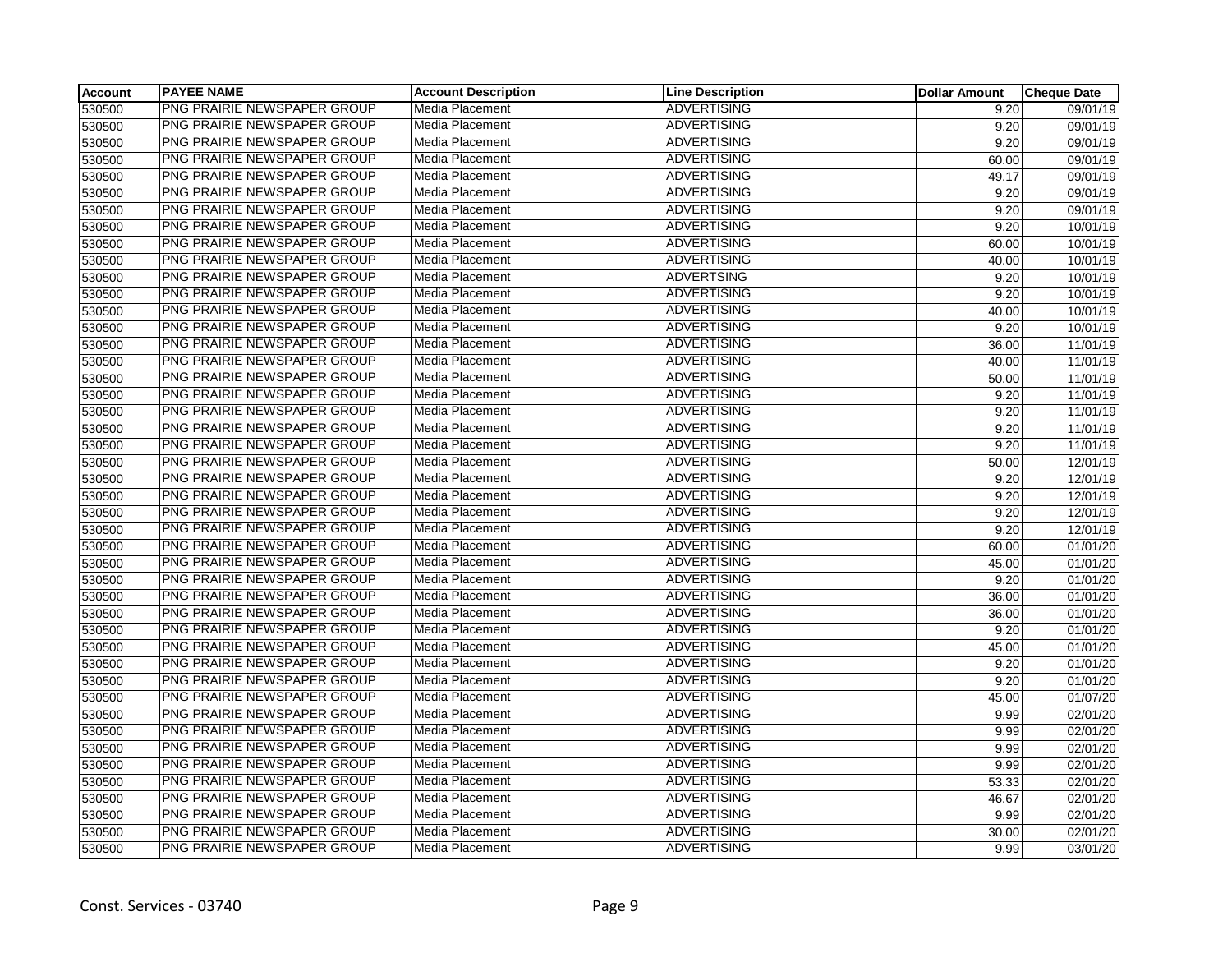| <b>Account</b> | <b>PAYEE NAME</b>               | <b>Account Description</b>           | <b>Line Description</b>                 | <b>Dollar Amount</b> | <b>Cheque Date</b> |
|----------------|---------------------------------|--------------------------------------|-----------------------------------------|----------------------|--------------------|
| 530500         | PNG PRAIRIE NEWSPAPER GROUP     | <b>Media Placement</b>               | <b>ADVERTISING</b>                      | 9.99                 | 03/01/20           |
| 530500         | PNG PRAIRIE NEWSPAPER GROUP     | <b>Media Placement</b>               | <b>ADVERTISING</b>                      | 53.33                | 03/01/20           |
| 530500         | PNG PRAIRIE NEWSPAPER GROUP     | Media Placement                      | <b>ADVERTISING</b>                      | 9.99                 | 03/01/20           |
| 530500         | PNG PRAIRIE NEWSPAPER GROUP     | Media Placement                      | <b>ADVERTISING</b>                      | 9.99                 | 03/01/20           |
| 530500         | POSTMEDIA NETWORK INC.          | Media Placement                      | <b>ADVERTISING</b>                      | 100.00               | 06/01/19           |
| 530500         | POSTMEDIA NETWORK INC.          | Media Placement                      | <b>ADVERTISING</b>                      | 87.00                | 06/01/19           |
| 530500         | POSTMEDIA NETWORK INC.          | Media Placement                      | <b>ADVERTISING</b>                      | 168.00               | 06/01/19           |
| 530500         | POSTMEDIA NETWORK INC.          | <b>Media Placement</b>               | <b>ADVERTISING</b>                      | 55.00                | 06/15/19           |
| 530500         | POSTMEDIA NETWORK INC.          | Media Placement                      | <b>ADVERTISING</b>                      | 140.00               | 07/01/19           |
| 530500         | POSTMEDIA NETWORK INC.          | Media Placement                      | <b>ADVERTISING</b>                      | 197.50               | 07/01/19           |
| 530500         | POSTMEDIA NETWORK INC.          | <b>Media Placement</b>               | <b>ADVERTISING</b>                      | 85.50                | 09/01/19           |
| 530500         | POSTMEDIA NETWORK INC.          | Media Placement                      | <b>ADVERTISING</b>                      | 50.00                | 10/01/19           |
| 530500         | POSTMEDIA NETWORK INC.          | Media Placement                      | <b>ADVERTISING</b>                      | 75.00                | 10/01/19           |
| 530500         | POSTMEDIA NETWORK INC.          | Media Placement                      | <b>ADVERTISING</b>                      | 75.00                | 10/12/19           |
| 530500         | POSTMEDIA NETWORK INC.          | Media Placement                      | <b>ADVERTISING</b>                      | 50.00                | 11/01/19           |
| 530500         | POSTMEDIA NETWORK INC.          | Media Placement                      | <b>ADVERTISING</b>                      | 165.00               | 11/01/19           |
| 530500         | POSTMEDIA NETWORK INC.          | <b>Media Placement</b>               | <b>ADVERTISING</b>                      | 410.00               | 11/01/19           |
| 530500         | POSTMEDIA NETWORK INC.          | <b>Media Placement</b>               | <b>ADVERTISING</b>                      | 50.00                | 11/09/19           |
| 530500         | <b>SIMPLY CREATIVE</b>          | Media Placement                      | <b>ADVERTISING</b>                      | 78.00                | 10/16/19           |
| 530500         | TISDALE SNOWMOBILE CLUB INC.    | Media Placement                      | <b>ADVERTIISNG</b>                      | 350.00               | 11/01/19           |
| 530800         | BRADSHAW, FRED F.               | Publications                         | <b>REIMB: NEWSLETTERS</b>               | 2,217.56             | 06/03/19           |
|                | SORENSENS' PRINT AND CONSULTING |                                      |                                         |                      |                    |
| 530800         | <b>SERVICE</b>                  | Publications                         | <b>NEWSLETTERS</b>                      | 355.10               | 06/01/19           |
| 542000         | <b>MEYER, SHELLEY L</b>         | Travel                               | C.A. TRAVEL JUNE 10, 2019               | 130.91               | 06/10/19           |
| 550200         | <b>JUNCTION REVIEW</b>          | Books, Mags and Ref Materials        | <b>SUBSCRIPTION</b>                     | 120.48               | 06/01/19           |
| 555000         | BRADSHAW, FRED F.               | Other Material and Supplies          | <b>REIMB: OFFICE SUPPLIES</b>           | 14.57                | 04/05/19           |
| 555000         | BRADSHAW, FRED F.               | Other Material and Supplies          | <b>REIMB: OFFICE SUPPLIES</b>           | 10.53                | 07/01/19           |
| 555000         | BRADSHAW, FRED F.               | <b>Other Material and Supplies</b>   | <b>REIMB: OFFICE SUPPLIES</b>           | 4.55                 | 09/01/19           |
| 555000         | <b>BRADSHAW, FRED F.</b>        | <b>Other Material and Supplies</b>   | <b>REIMB: OFFICE SUPPLIES</b>           | 21.61                | 09/03/19           |
| 555000         | BRADSHAW, FRED F.               | <b>Other Material and Supplies</b>   | <b>REIMB: OFFICE SUPPLIES</b>           | 4.25                 | 11/13/19           |
| 555000         | <b>BRADSHAW, FRED F.</b>        | <b>Other Material and Supplies</b>   | <b>REIMB: OFFICE SUPPLIES</b>           | 20.10                | 12/03/19           |
| 555000         | BRADSHAW, FRED F.               | Other Material and Supplies          | <b>REIMB: OFFICE SUPPLIES</b>           | 9.70                 | 01/21/20           |
| 555000         | BRADSHAW, FRED F.               | Other Material and Supplies          | <b>REIMB: OFFICE SUPPLIES</b>           | 2.75                 | 02/04/20           |
| 555000         | BRADSHAW, FRED F.               | <b>Other Material and Supplies</b>   | <b>REIMB: OFFICE SUPPLIES</b>           | 82.67                | 02/04/20           |
| 555000         | <b>BRADSHAW, FRED F.</b>        | <b>Other Material and Supplies</b>   | <b>REIMB: OFFICE SUPPLIES</b>           | 5.05                 | 02/27/20           |
| 555000         | <b>CARROT RIVER PHARMACY</b>    | Other Material and Supplies          | <b>OFFICE SUPPLIES</b>                  | 22.02                | 08/01/19           |
| 555000         | <b>CARROT RIVER PHARMACY</b>    | Other Material and Supplies          | <b>OFFICE SUPPLIES</b>                  | 16.95                | 11/01/19           |
| 555000         | <b>CARROT RIVER PHARMACY</b>    | <b>Other Material and Supplies</b>   | <b>OFFICE SUPPLIES</b>                  | 16.95                | 11/01/19           |
| 555000         | <b>CARROT RIVER PHARMACY</b>    | Other Material and Supplies          | <b>OFFICE SUPPLIES</b>                  | 5.07                 | 11/01/19           |
| 564300         | <b>BR COMPUTERS</b>             | Computer Hardware - Exp.             | <b>COMPUTER HARDWARE &amp; SOFTWARE</b> | 1,484.00             | 10/01/19           |
| 564600         | <b>BR COMPUTERS</b>             | Computer Software - Exp              | AVG SECURITY RENEWAL                    | 79.49                | 09/03/19           |
| 564600         | <b>BR COMPUTERS</b>             | Computer Software - Exp              | <b>COMPUTER HARDWARE &amp; SOFTWARE</b> | 339.20               | 10/01/19           |
| 565200         | <b>BRADSHAW, FRED F.</b>        | Office Furniture and Equipment - Exp | <b>REIMB: CELL PHONE</b>                | 561.78               | 01/22/20           |
| 565200         | <b>MEYER, SHELLEY L</b>         | Office Furniture and Equipment - Exp | CELL PHONE AND ACCESSORIES              | 418.67               | 01/21/20           |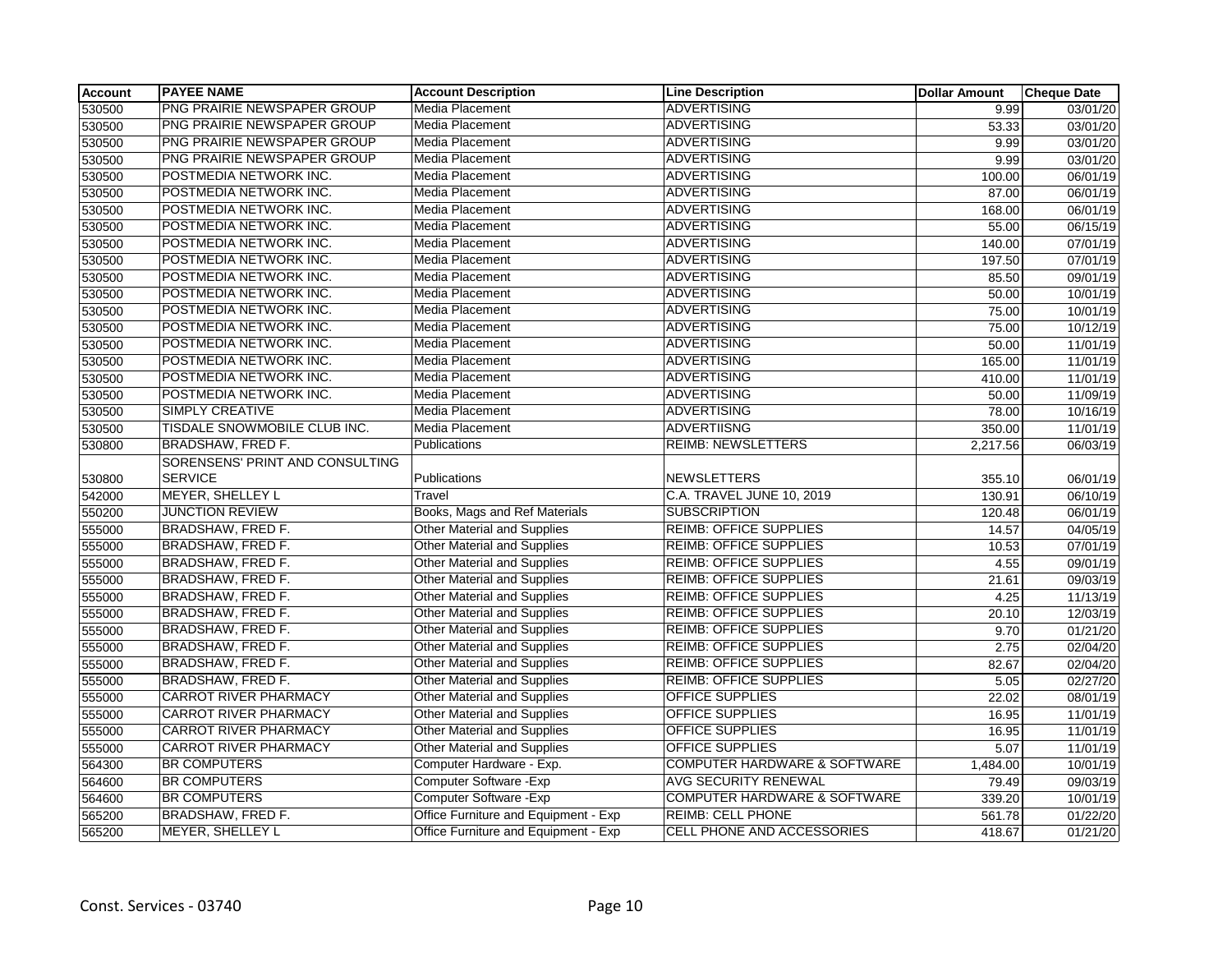**Bradshaw, Fred 2019-2020**

### **LEGISLATIVE ASSEMBLY OF SASKATCHEWAN MEMBERS' ACCOUNTABILITY AND DISCLOSURE REPORT For the fiscal year ending March 31, 2020**

#### **DIRECTIVE #6 - CONSTITUENCY ASSISTANT EXPENSES**

**2019-2020 TOTAL: \$59,917.12**

| <b>Account</b> | <b>Payee Name</b>       | <b>Account Description</b>    | <b>Dollar Amount</b> | <b>Cheque Date</b> |  |
|----------------|-------------------------|-------------------------------|----------------------|--------------------|--|
|                |                         |                               |                      |                    |  |
| 514300         | <b>MEYER, SHELLEY L</b> | Part-Time/Permanent Part-Time | 0.00                 | 04/03/19           |  |
| 514300         | <b>MEYER, SHELLEY L</b> | Part-Time/Permanent Part-Time | 1,982.80             | 04/16/19           |  |
| 514300         | <b>MEYER, SHELLEY L</b> | Part-Time/Permanent Part-Time | 1,239.25             | 05/01/19           |  |
| 514300         | <b>MEYER, SHELLEY L</b> | Part-Time/Permanent Part-Time | 1,239.25             | 05/15/19           |  |
| 514300         | MEYER, SHELLEY L        | Part-Time/Permanent Part-Time | 1,239.25             | 05/29/19           |  |
| 514300         | <b>MEYER, SHELLEY L</b> | Part-Time/Permanent Part-Time | 1,239.25             | 06/12/19           |  |
| 514300         | <b>MEYER, SHELLEY L</b> | Part-Time/Permanent Part-Time | 1,239.25             | 06/26/19           |  |
| 514300         | <b>MEYER, SHELLEY L</b> | Part-Time/Permanent Part-Time | 991.39               | 07/10/19           |  |
| 514300         | <b>MEYER, SHELLEY L</b> | Part-Time/Permanent Part-Time | 1,239.25             | 07/24/19           |  |
| 514300         | <b>MEYER, SHELLEY L</b> | Part-Time/Permanent Part-Time | 1,734.95             | 08/07/19           |  |
| 514300         | <b>MEYER, SHELLEY L</b> | Part-Time/Permanent Part-Time | 743.54               | 08/21/19           |  |
| 514300         | MEYER, SHELLEY L        | Part-Time/Permanent Part-Time | 1,734.95             | 09/04/19           |  |
| 514300         | <b>MEYER, SHELLEY L</b> | Part-Time/Permanent Part-Time | 991.39               | 09/18/19           |  |
| 514300         | <b>MEYER, SHELLEY L</b> | Part-Time/Permanent Part-Time | 1,451.68             | 10/02/19           |  |
| 514300         | <b>MEYER, SHELLEY L</b> | Part-Time/Permanent Part-Time | 1,239.24             | 10/16/19           |  |
| 514300         | <b>MEYER, SHELLEY L</b> | Part-Time/Permanent Part-Time | 991.39               | 11/01/19           |  |
| 514300         | MEYER, SHELLEY L        | Part-Time/Permanent Part-Time | 1,239.25             | 11/13/19           |  |
| 514300         | <b>MEYER, SHELLEY L</b> | Part-Time/Permanent Part-Time | 991.39               | 11/27/19           |  |
| 514300         | <b>MEYER, SHELLEY L</b> | Part-Time/Permanent Part-Time | 1,239.25             | 12/11/19           |  |
| 514300         | <b>MEYER, SHELLEY L</b> | Part-Time/Permanent Part-Time | 1,239.25             | 12/24/19           |  |
| 514300         | <b>MEYER, SHELLEY L</b> | Part-Time/Permanent Part-Time | 743.54               | 01/08/20           |  |
| 514300         | MEYER, SHELLEY L        | Part-Time/Permanent Part-Time | 1,239.25             | 01/23/20           |  |
| 514300         | MEYER, SHELLEY L        | Part-Time/Permanent Part-Time | 1,239.25             | 02/05/20           |  |
| 514300         | <b>MEYER, SHELLEY L</b> | Part-Time/Permanent Part-Time | 1,343.05             | 02/19/20           |  |
| 514300         | <b>MEYER, SHELLEY L</b> | Part-Time/Permanent Part-Time | 1,032.92             | 03/04/20           |  |
| 514300         | <b>MEYER, SHELLEY L</b> | Part-Time/Permanent Part-Time | 1,549.38             | 03/18/20           |  |
| 514300         | <b>MEYER, SHELLEY L</b> | Part-Time/Permanent Part-Time | 1,291.15             | 04/01/20           |  |
| 514300         | <b>MEYER, SHELLEY L</b> | Part-Time/Permanent Part-Time | 1,403.89             | 04/09/20           |  |
| 514300         | <b>WARNER, CINDY L</b>  | Part-Time/Permanent Part-Time | 0.00                 | 04/03/19           |  |
| 514300         | <b>WARNER, CINDY L</b>  | Part-Time/Permanent Part-Time | 896.50               | 04/16/19           |  |
| 514300         | <b>WARNER, CINDY L</b>  | Part-Time/Permanent Part-Time | 717.20               | 05/01/19           |  |
| 514300         | <b>WARNER, CINDY L</b>  | Part-Time/Permanent Part-Time | 896.50               | 05/15/19           |  |
| 514300         | <b>WARNER, CINDY L</b>  | Part-Time/Permanent Part-Time | 1,255.10             | 05/29/19           |  |
| 514300         | <b>WARNER, CINDY L</b>  | Part-Time/Permanent Part-Time | 1,075.80             | 06/12/19           |  |
| 514300         | <b>WARNER, CINDY L</b>  | Part-Time/Permanent Part-Time | 896.50               | 06/26/19           |  |
| 514300         | <b>WARNER, CINDY L</b>  | Part-Time/Permanent Part-Time | 1,255.10             | 07/10/19           |  |
| 514300         | <b>WARNER, CINDY L</b>  | Part-Time/Permanent Part-Time | 896.50               | 07/24/19           |  |
| 514300         | <b>WARNER, CINDY L</b>  | Part-Time/Permanent Part-Time | 896.50               | 08/07/19           |  |